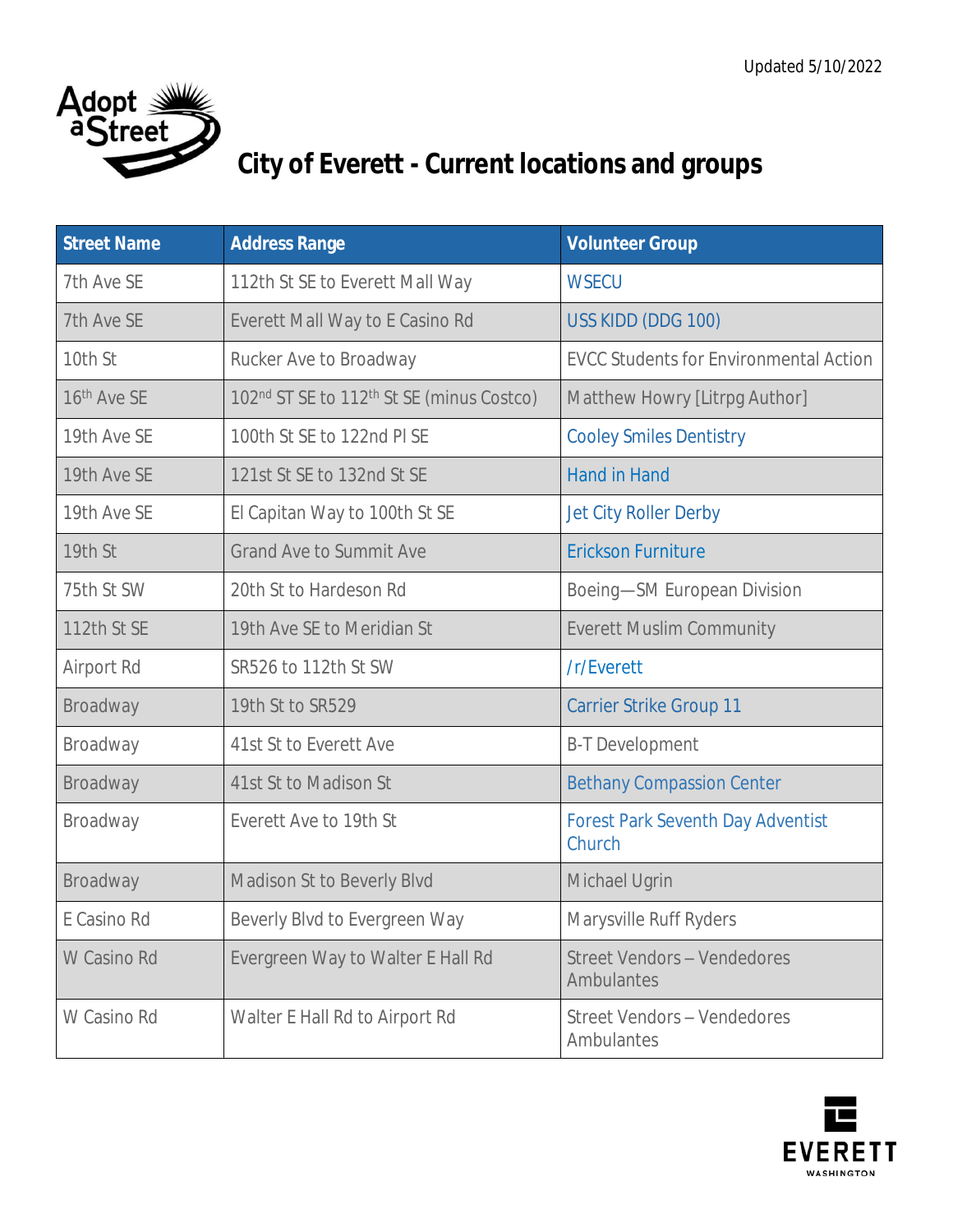## Updated 5/10/2022

| <b>Street Name</b>     | <b>Address Range</b>                                   | <b>Volunteer Group</b>                          |
|------------------------|--------------------------------------------------------|-------------------------------------------------|
| Colby Ave              | 41st St to Madison St                                  | Wendi Werner                                    |
| Colby Ave              | Everett Ave to 19th St                                 | <b>Bridges International Club</b>               |
| <b>Everett Ave</b>     | Walnut St to W Marine View Dr                          | <b>Buds Garage</b>                              |
| Evergreen Way          | 41st St to 52nd St                                     | <b>AFSCME Local 113 Union</b>                   |
| Evergreen Way          | 52nd St SE to Madison St                               | pending                                         |
| Glenwood Ave           | Evergreen Way to Merrill Creek Pkwy                    | <b>Bob Langley</b>                              |
| Glenwood Ave           | Merrill Creek Pkwy to W Mukilteo Blvd                  | <b>Glenwood Community</b>                       |
| Hardeson Rd            | 75th St SW to 90th St SW                               | In memory of Justin Langley                     |
| Hardeson Rd            | Merrill Creek Pkwy to 75th St SW                       | <b>Bob Langley</b>                              |
| Holly Dr               | 101st St SW to Evergreen Way                           | <b>Available</b>                                |
| Holly Dr               | Airport Rd to 100th St                                 | Spring of Life Church                           |
| Lombard Ave            | 23rd St to Everett Ave                                 | <b>Available</b>                                |
| E Marine View Dr       | 15th St to I-5                                         | Everett Sail & Power Squadron                   |
| W Marine View Dr       | 25th St to Pacific Ave: Hewitt Ave, WMVD<br>to Bond St | Port Gardner & Bayside Neighborhood<br>Assoc    |
| W Marine View Dr       | Alverson Bridge to Naval Station (21st)                | NOSC Everett (formerly Naval Reserve<br>Center) |
| W Marine View Dr       | SR529 to Alverson Bridge                               | <b>Blossom Solar</b>                            |
| Merrill Creek Pkwy     | Glenwood Ave to 2000 block                             | <b>Kettle Cuisine</b>                           |
| W Mukilteo Blvd        | Dogwood Dr to Glenwood Ave                             | <b>NW Quad Association</b>                      |
| W Mukilteo Blvd        | Glenwood Ave to Shore Ave                              | Run 2 Be Fit                                    |
| W Mukilteo Blvd        | Rucker Ave to Dogwood Dr                               | REDCOM EVERETT                                  |
| Pecks<br>Dr/Brookridge | Evergreen Way to 60th PL SE                            | <b>Available</b>                                |
| Ross Ave               | 4th St SE to 12th St NE                                | Steve & Alana Meyer                             |